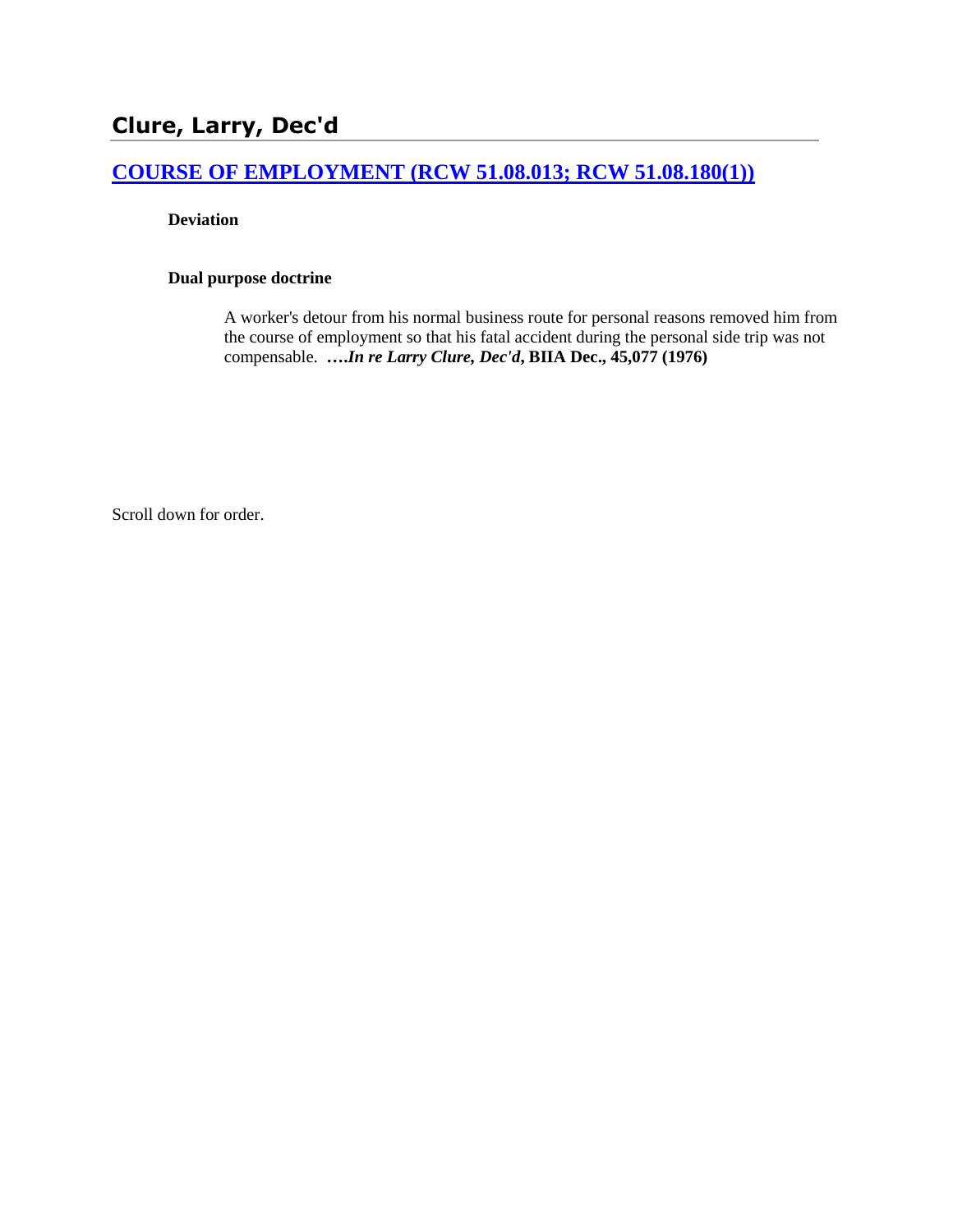#### **BEFORE THE BOARD OF INDUSTRIAL INSURANCE APPEALS STATE OF WASHINGTON**

**)**

## **IN RE: LARRY A. CLURE, DEC'D. ) DOCKET NO. 45,077**

**CLAIM NO. G-672795 ) DECISION AND ORDER**

APPEARANCES:

Widow-Petitioner, Bertha A. Clure, by Fredrickson, Maxey, Bell & Allison, per Leo H. Fredrickson

Employer, Don Spafford, J. Bar M. Ranch, by Don Spafford, Owner

This is an appeal filed by the surviving spouse of Larry A. Clure, Dec'd. on January 27, 1975, from an order of the department of Labor and Industries dated December 6, 1974, which denied her claim for widow's pension on the grounds that her deceased husband, Larry A. Clure, was not in the course of his employment at the time of his death. **SUSTAINED**.

## **DECISION**

Pursuant to RCW 51.52.104 and RCW 51.52.106, this matter is before the Board for review and decision on a timely Petition for Review filed by the widow-petitioner to a Proposed Decision and Order issued by a hearing examiner for this Board on November 13, 1975, in which the order of the Department dated December 6, 1974, was sustained.

The Board has reviewed the evidentiary rulings of the hearing examiner and finds that no prejudicial error was committed and said rulings are hereby affirmed.

The issue in this appeal is whether or not the deceased workman, Larry A. Clure, was in the course of his employment with Don Spafford, J Bar M Ranch, at the time he was killed in a one-car automobile accident at about 1:20 a.m. on November 7, 1974, when he ran off the side of the road on the highway between Newport and Dalkena, Washington.

Mr. Clure had been employed for several months as a ranch hand and mechanic at the employer's ranch near Usk, Washington, and resided on the premises. On November 5, 1974, a shaft on a piece of farm equipment broke. It was necessary that a trip be made into Spokane, to take the broken shaft to a farm implement dealer in that city, in order to obtain a replacement shaft of the right size or to have a new shaft ordered.

The employer, Mr. Spafford, mentioned to Mr. Clure, early in the morning on November 6, 1974, that this trip to Spokane had to be made, and he testified "it was imperative that either he [Mr.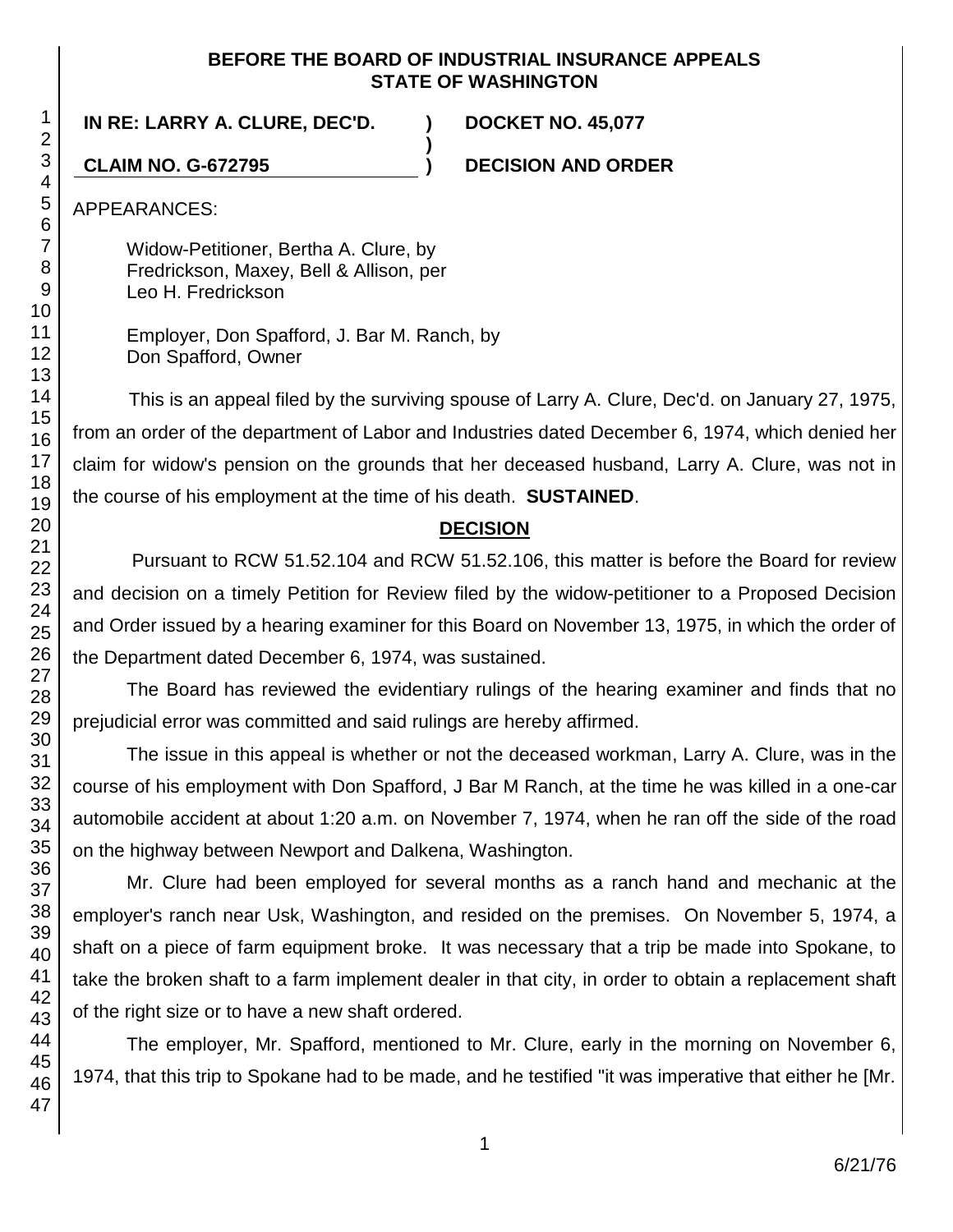Clure] stay at the ranch or I stay at the ranch." Mr. Clure then advised the employer that he had some personal business he wanted to do in Spokane, namely, to look around for a larger trailer house for him and his family, and he would, therefore, take the broken shaft to the implement dealer in Spokane and obtain a new shaft or order one. This was an agreeable arrangement as far as the employer was concerned, since it would accomplish the business trip which was a necessity.

Mr. Clure left the employer's ranch at Usk, which is about 60 miles north of Spokane by normal direct highway route, at about 8:00 a.m. on November 6, 1974, driving his own Jeep vehicle. He went to the implement dealer in Spokane, where the new shaft was not in stock but had to be ordered, for shipment from Portland, Oregon, to Spokane. This was done, and a few days later the employer picked up the new shaft from the dealer in Spokane. For the rest of the day on November 6, 1974, the workman presumably went about personal business in Spokane.

On his return trip from Spokane to the ranch at Usk, Mr. Clure did not follow the direct 60 mile route between those points. There is a highway which goes northeasterly to the town Newport, and thence another road in a general northwesterly direction from Newport through Dalkena, which re-joins the direct Spokane-Usk route at a point a little south of Usk. Travel by way of this "loop," through Newport and Dalkena, adds 18 miles to the journey to Usk.

Mr. Clure deviated onto this side-trip into Newport, where he went to a cocktail lounge and dance hall and consumed some alcoholic beverages. He was seen in the cocktail lounge by his employer between 10:30 p.m. and midnight, and appeared intoxicated, and the employer felt he was not in shape to drive and said that he, the employer, would drive Mr. Clure home. Mr. Clure responded that he was not going to drive but would sleep in his Jeep that night. However, he did drive, and at 1:20 a.m. on November 7, 1974, he died when his Jeep went off the highway and crashed, between Newport and Dalkena, while on the detour route before it joins the direct highway route between Spokane and Usk. The parties stipulated that blood samples, taken from deceased's body at the scene, revealed a blood alcohol level of .26, and a level of .10 is presumed intoxication by law.

Based on the foregoing facts, we are satisfied that the workman's trip by the normal route from Usk to Spokane and return (except for whatever deviations he engaged in on personal matters in Spokane) must be said to have been in the course of his employment. His trip into Spokane was a so-called "dual-purpose" trip, about which the law is quite clear, based on the leading case of Marks v. Gray, 251 N.Y. 90, 167 N.E. 181 (1920), authored by the eminent Judge Cardozo. The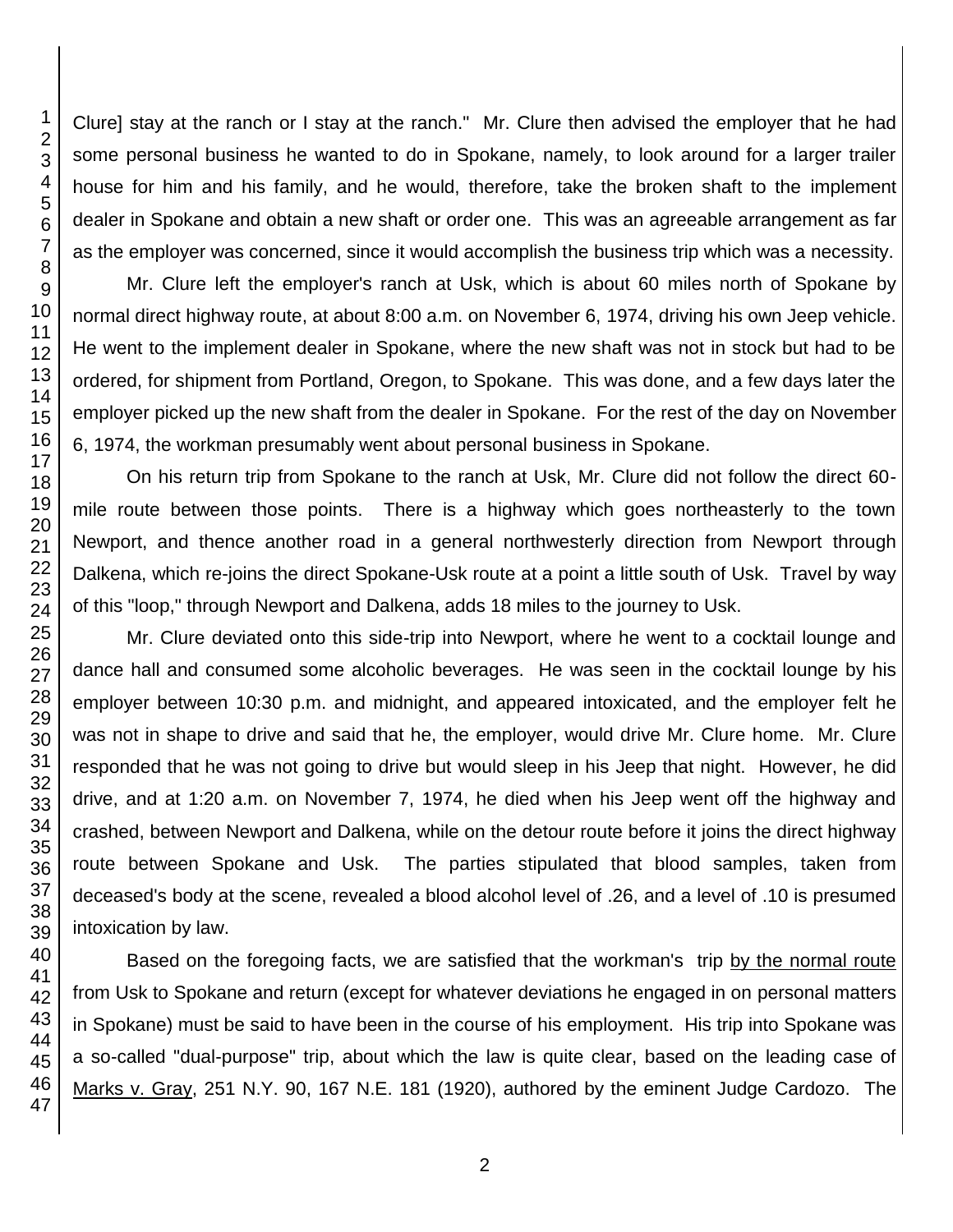basic dual-purpose rule is stated in Larson's Workmen's Compensation Law, Vol. I, Sec. 18.12, as follows:

> "...When a trip serves both business and personal purposes, it is a personal trip if the trip would have been made in spite of the failure or absence of the business purpose and would have been dropped in the event of failure of the private purpose, though the business errand remained undone; it is a business trip if a trip of this kind would have been made in spite of the failure or absence of the private purpose, because the service to be performed for the employer would have caused the journey to be made by someone even if it had not coincided with the employee's personal journey." (Emphasis supplied)

Thus, the trip to Spokane and return was a business trip.

However, an equally well-established principle is that an identifiable deviation from a business trip for personal reasons takes the employee out of the course of his employment until he returns to the route of the business trip. See the extensive discussion in Larson's Workmen's Compensation Law, Vol. I., Sec. 19, Deviations, beginning at pg. 4-216. Secs. 19.33 and 19.35 point out that the majority rule is that a side-trip for personal reasons is a deviation from employment until the side-trip is completed and the employee has regained the regular business route or destination. Our jurisdiction is properly cited as in accord with this principle. Gray v. Department of Labor and Industries, 43 Wn. 2d 578 (1953); and Hill v. Department of Labor and Industries, 173 Wash. 575 (1933).

Therefore, recovery in the instant case is barred because the workman clearly deviated from the business route on the return trip from Spokane, in taking the side-trip into Newport for obviously personal reasons. At the time of his fatal injury at 1:20 a.m. on November 7, 1974, on the road between Newport and Dalkena, he was still on this personal side-trip, had not again reached the regular Spokane-Usk route, and thus was not in the course of employment.

RCW 51.08.013, insofar as here pertinent, defines the term "acting in the course of employment" as meaning "the workman acting at his employer's direction or in the furtherance of his employer's business..." This of course is but a restatement of prior judicial decisions defining "course of employment," for example, Lunz v. Department of Labor and Industries, 50 Wn. 2d 273 (1957), stating:

> "The test adopted by this court for determining whether an employee is, at a given time, in the course of his employment, is whether the employee was, at the time, engaged in the performance of the duties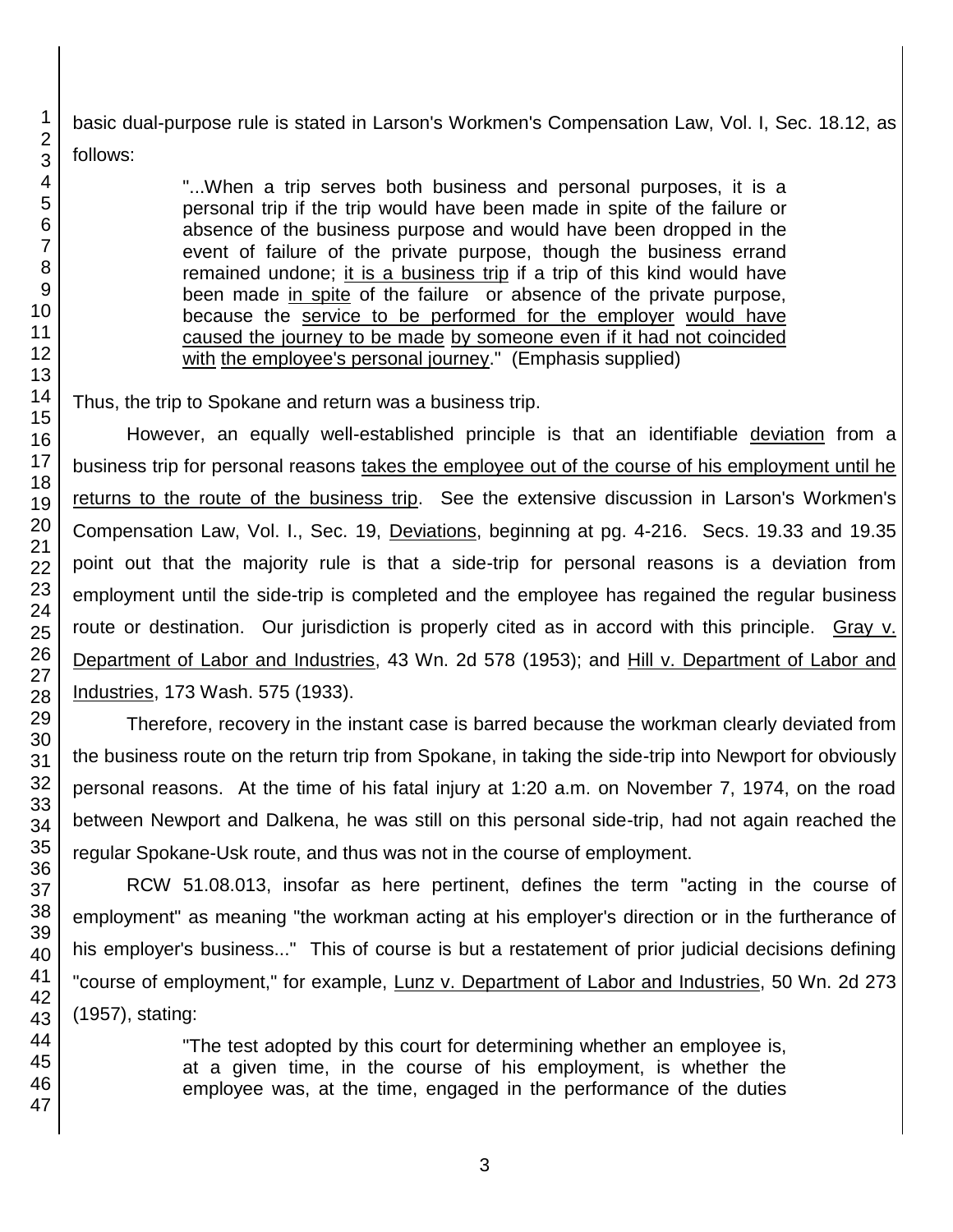required of him by his contract of employment, or by specific direction of his employer; or, as sometimes stated, whether he was engaged at the time in furtherance of the employer's interest Cugini v. Department of Labor & Industries, 31 Wn. (2d) 852, 199 P. (2d) 593; D'Amico v. Conquista, 24 Wn. (2d) 674, 167 P. (2d) 157; Young v. Department of Labor & Industries, 200 Wash. 138, 93 P. (2d) 337, 123 A.L.R. 1171."

Clearly, at the time of his death, this workman was not engaged in performance of duties required by his employment or by specific direction of his employer, nor was he engaged at the time in furtherance of his employer's interests or doing anything incidental thereto. He was simply on a deviation, an excursion or "frolic" of his own, for personal reasons only. See Gray v. Department of Labor and Industries, supra.

Petitioner's petition for Review has cited two cases, Leary v. Department of Labor and Industries, 18 Wn. 2d 532 (1943), and Hilding v. Department of Labor and Industries, 162 Wash. (1931), as allegedly supporting allowance of this claim.

In Leary, a gatekeeper at a shipyard, part of whose duties was to see that the entrance to the gate was kept clear and unobstructed at all times, left the gate and went to get his own automobile which was parked nearby, to assist in pushing a fellow-employee's car, which was stalled in front of the gate and obstructing the entrance thereto, out of the way. During this activity, his alleged injury occurred. While part of the motivation for this act was to assist the fellow employee in getting his car started, the court held that the workman was also clearly acting within the scope of his gate keeping duties and in furtherance of his employer's interest, and was thus in the course of his employment at that time.

In Hilding, a clear business trip was involved, namely, a round trip by a lumber grader and mill foreman, from his regular site of employment at a lumber mill in Asotin, to Spokane and return, in order to regrade a quantity of lumber which his employer had shipped to Spokane. The usual and normal route between the two cities crosses into Idaho and extends for about ten miles in that state. While on the return trip on this direct route, after completing the task in Spokane, the workman's car ran off the highway because of a heavy fog, on the portion of the highway which was in Idaho, and he was fatally injured. There was no question in Hilding but that the workman was at the time acting at the specific direction of his employer and in furtherance of his employer's business, and hence was in the course of his employment. There was no deviation whatsoever, for personal or other reasons, and that was not even in issue in the case. The sole legal question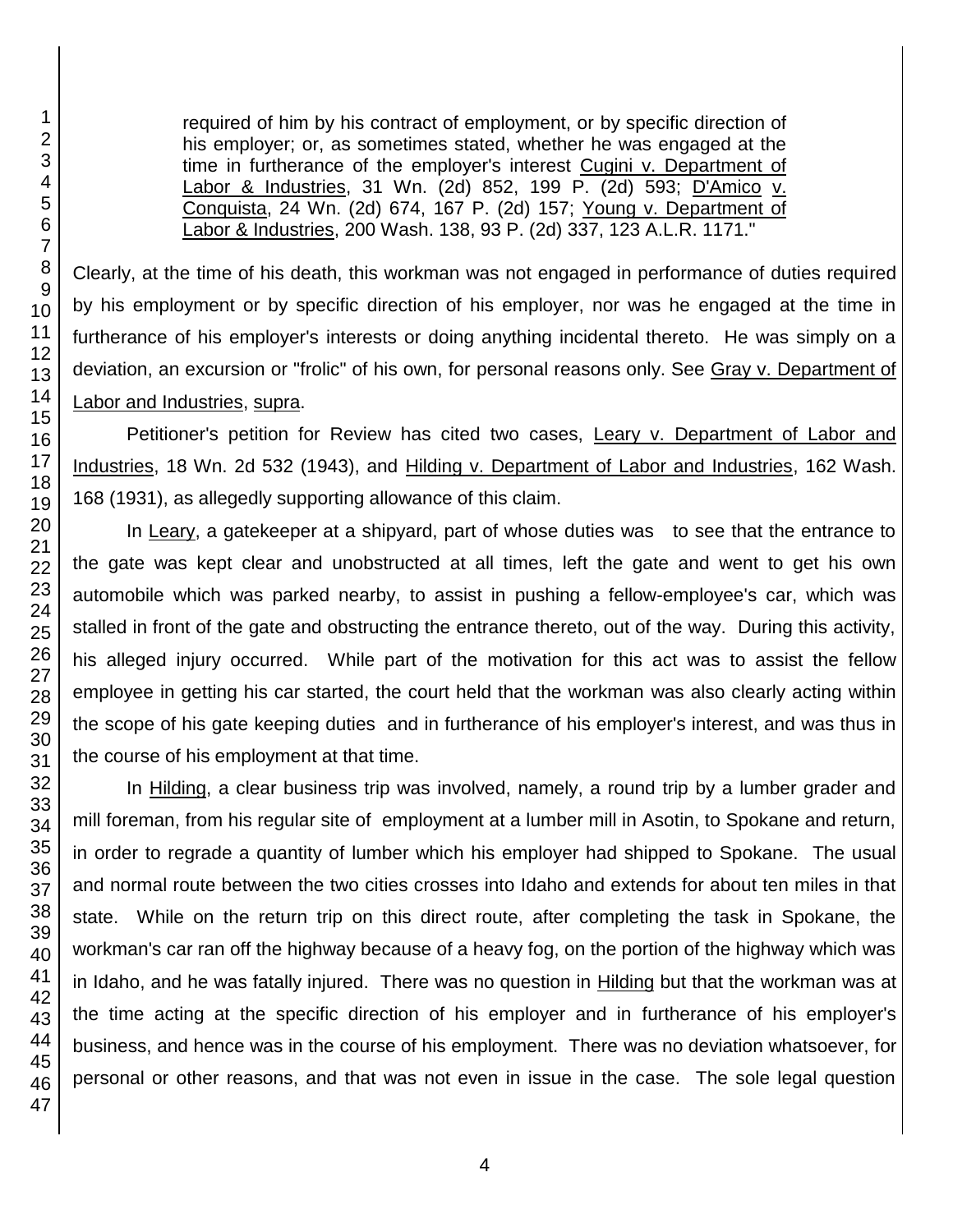presented was whether the Washington Act could have extraterritorial operation to cover this employment injury which occurred within the geographical borders of Idaho; and our Court held that our Act did have the necessary extraterritorial effect to properly cover the claim.

We have no quarrel with the holdings of the Leary and Hilding cases. However, they are simply not in point, in light of the different facts here, which make the controlling issue the workman's deviation from employment for solely personal reasons.

## **FINDINGS OF FACT**

After a careful review of the record, the Board finds as follows:

- 1. On December 2, 1974, the widow-petitioner, Bertha A. Clure, filed a petition for a widow's pension with the Department of Labor and Industries, alleging that her deceased husband, Larry A. Clure, died on November 7, 1974, while in the course of his employment with Don Spafford, J Bar M Ranch. On December 6, 1974, the Department entered an order rejecting the claim for the reason that at the time of the workman's death he was not in the course of his employment. On January 27, 1975, the widow-petitioner appealed to this Board, and on February 6, 1975, the Board granted the appeal.
- 2. For some period of time prior to November 6, 1974, the deceased workman, Larry A. Clure, was employed by Don Spafford, J Bar M Ranch, near Usk, Washington, as a ranch hand and mechanic, and he resided on the employer's premises.
- 3. On November 5, 1974, a shaft on a piece of machinery at the ranch broke, and it was therefore necessary that a trip be made into Spokane, Washington, to take the broken shaft to a farm implement dealer, in order to obtain a replacement shaft of the right size or to have a new shaft ordered.
- 4. Usk is about 60 miles north of Spokane, by the normal and direct route for travel between those two towns. There is a highway which leaves the direct Spokane-Usk route, and goes northeasterly to the town of Newport, and another road leads from Newport through the town of Dalkena in a general northwesterly direction, re-joining the direct Spokane-Usk route at a point a little south of Usk. Travel by way of this "loop," through Newport and Dalkena, adds approximately 18 miles to the journey.
- 5. On the morning of November 6, 1974, at about 8:00 a.m., the workman left the ranch at Usk, by agreement with his employer, drove to Spokane, took the broken shaft to the farm implement dealer and ordered a new shaft for his employer, and conducted other personal business. Upon his return trip toward Usk from Spokane on November 7, 1974, the workman deviated and took the side-trip route into Newport,